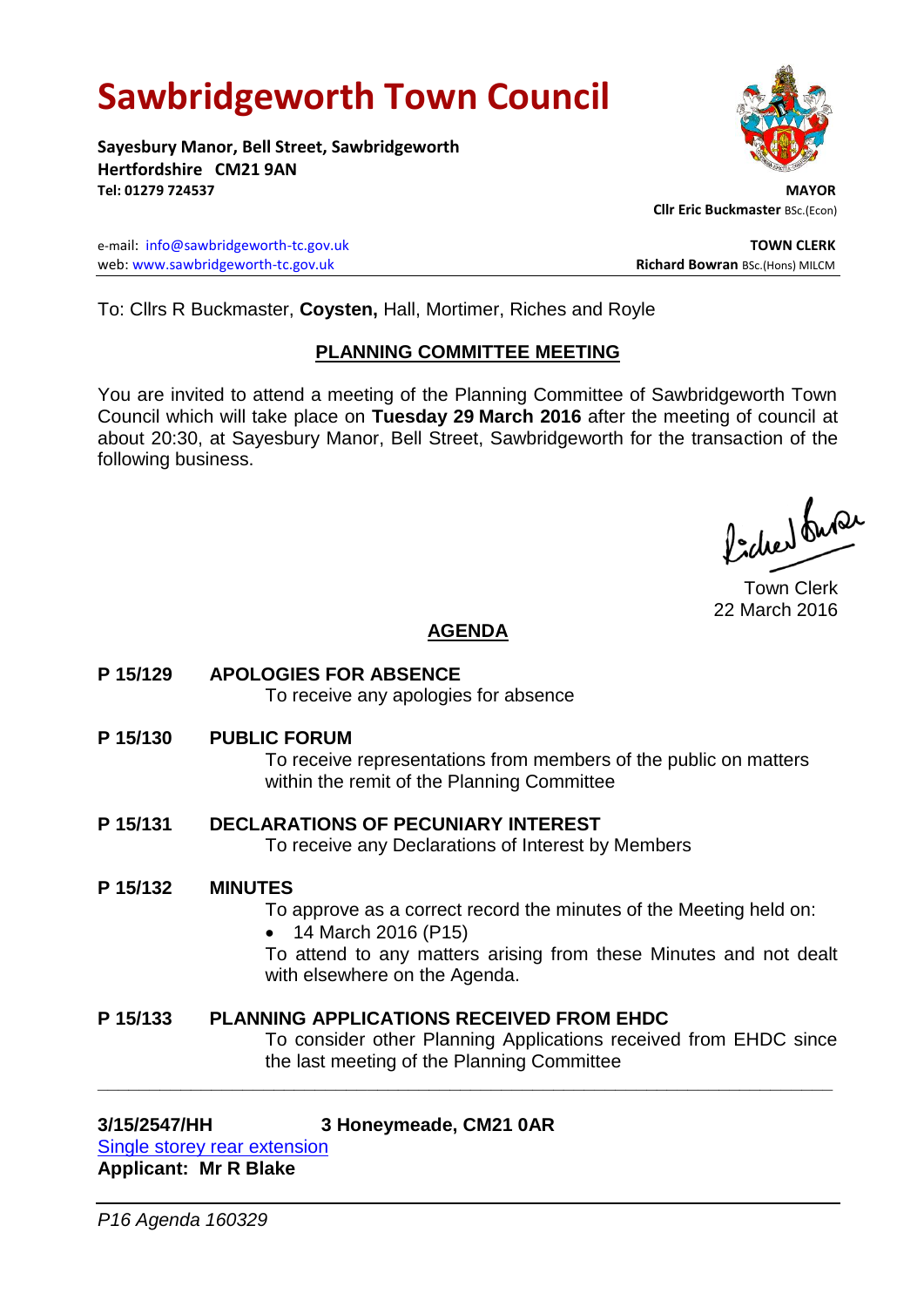# **3/16/0444/HH 76 Station Road, CM21 9JY**

[Insertion of Bi-fold doors](https://publicaccess.eastherts.gov.uk/online-applications/applicationDetails.do?activeTab=summary&keyVal=O31W29GLISZ00) to rear elevation **Applicant: Mr Steven Robson**

**3/16/0445/LBC 76 Station Road, CM21 9JY**

[Internal alterations to include creation of downstairs toilet and utility room. Removal of](https://publicaccess.eastherts.gov.uk/online-applications/applicationDetails.do?activeTab=summary&keyVal=O31W2FGLIT000)  [internal downstairs wall, installation of Bi-fold doors to the rear. Suspended floor to](https://publicaccess.eastherts.gov.uk/online-applications/applicationDetails.do?activeTab=summary&keyVal=O31W2FGLIT000)  [garage. New staircase. To retain/replace as necessary timber windows \(to be agreed](https://publicaccess.eastherts.gov.uk/online-applications/applicationDetails.do?activeTab=summary&keyVal=O31W2FGLIT000)  [with the LPA\)](https://publicaccess.eastherts.gov.uk/online-applications/applicationDetails.do?activeTab=summary&keyVal=O31W2FGLIT000) **Applicant: Mr Steven Robson**

**\_\_\_\_\_\_\_\_\_\_\_\_\_\_\_\_\_\_\_\_\_\_\_\_\_\_\_\_\_\_\_\_\_\_\_\_\_\_\_\_\_\_\_\_\_\_\_\_\_\_\_\_\_\_\_\_\_\_\_\_\_\_\_\_\_\_\_\_\_\_\_**

**3/16/0580/HH 36 The Crest, CM21 0ES**

Single storey front [extension, new lean to roof to replace the flat roof, installation of a sun](https://publicaccess.eastherts.gov.uk/online-applications/applicationDetails.do?activeTab=summary&keyVal=O3TZ8EGLJ0900)  [pipe and a double roof light plus internal alterations](https://publicaccess.eastherts.gov.uk/online-applications/applicationDetails.do?activeTab=summary&keyVal=O3TZ8EGLJ0900)

**Applicant: Mr Darren Bruton**

### **3/16/0598/HH 20 Brook Lane, CM21 0EL**

[Demolition of garage and car port. Raising of roof and creation of first floor. Single and](https://publicaccess.eastherts.gov.uk/online-applications/applicationDetails.do?activeTab=summary&keyVal=O3Z81GGLJ1M00)  [two storey front, side and rear extensions. Alterations to front to create 4no parking](https://publicaccess.eastherts.gov.uk/online-applications/applicationDetails.do?activeTab=summary&keyVal=O3Z81GGLJ1M00)  [spaces](https://publicaccess.eastherts.gov.uk/online-applications/applicationDetails.do?activeTab=summary&keyVal=O3Z81GGLJ1M00)

**Applicant: Mr and Mrs M Giogiella**

**3/16/0601/HH 47 Elmwood, CM21 9NN**

[Replacement conservatory](https://publicaccess.eastherts.gov.uk/online-applications/applicationDetails.do?activeTab=summary&keyVal=O40XROGL00X00) **Applicant: Mrs R Smith**

### **P 15/134 LATE PLANNING APPLICATIONS**

To deal with Planning Applications received from EHDC following the Publication of this Agenda and received before 24 March 2016

#### **P 15/135 PLANNING DECISIONS MADE BY EHDC** To receive Planning Decisions from EHDC

# **3/16/0119/HH 18 Pishiobury Drive, CM21 0AE**

[Demolition of garage, side extension and conservatory. Erection of two storey side](https://publicaccess.eastherts.gov.uk/online-applications/applicationDetails.do?activeTab=summary&keyVal=O17F3AGL00300)  [extension, single storey rear extension and front porch](https://publicaccess.eastherts.gov.uk/online-applications/applicationDetails.do?activeTab=summary&keyVal=O17F3AGL00300)

**Applicant: Mr Phil Hayward** *STC Comment: No Objection*

*EHDC Decision: Granted*